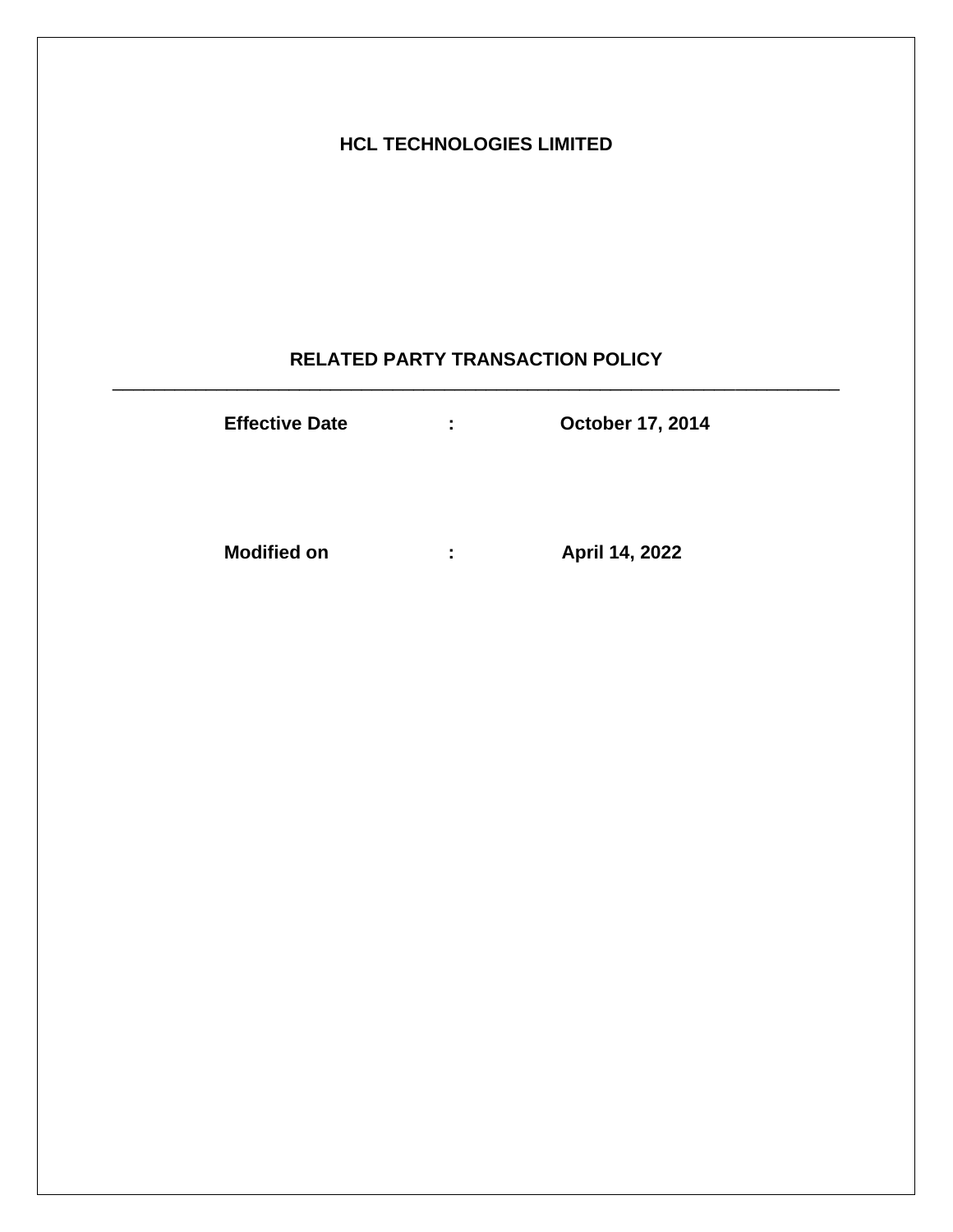## **I. INTRODUCTION**

HCL Technologies Limited ("**Company" / "HCL**") recognizes that Related Party Transactions (as defined below) can present potential or actual conflicts of interest and to protect against any such eventuality and to ensure that such transactions are consistent with the Company's and its shareholders' best interests, This policy regarding the review and approval of Related Party Transactions ("**Policy**") has been recommended by the Audit Committee and adopted by the Company's Board of Directors (as defined below) in order to set forth the procedures under which certain transactions with Related Parties (as defined below) will be approved.

## **II. DEFINITIONS**

For the purposes of this Policy, the following definitions apply:

- a) **"Act"** means the Companies Act, 2013, for the time being in force and as amended from time to time.
- b) **"Arm's length transaction"** means a transaction between two related parties that is conducted as if they were unrelated, so that there is no conflict of interest.
- c) "**Audit Committee**" means the Audit Committee constituted by the Board of Directors of the Company in accordance with applicable law.
- d) "**Board/Board of Directors**" means the board of directors of HCL.
- e) "**Key Managerial Personnel**" mean key managerial personnel as defined under Section 2(51) of the Companies Act, 2013.
- f) **"Material Related Party Transaction"** means transaction defined as Material Related Party Transaction under SEBI (Listing Obligations and Disclosure Requirements), Regulation, 2015 ("SEBI Listing Regulations").
- ff) "**Material Modification(s) to Related Party Transaction"** means any modification(s) to the Related Party Transaction, approved by the Audit Committee or the Board of Directors or the Shareholders, that has an adverse financial impact on the Company of 10% or more of the originally approved transaction.
- g) **"Ordinary Course of Business"**  The transactions shall be in the ordinary course of business if - (a) If the transaction is covered in the main objects or objects in furtherance of the main objects or (b) If the transaction is usual as per industry practice or (c) If the transaction is happening frequently over a period of time and is for the business purpose of the Company.
- h) "**Policy**" means this Related Party Transaction Policy.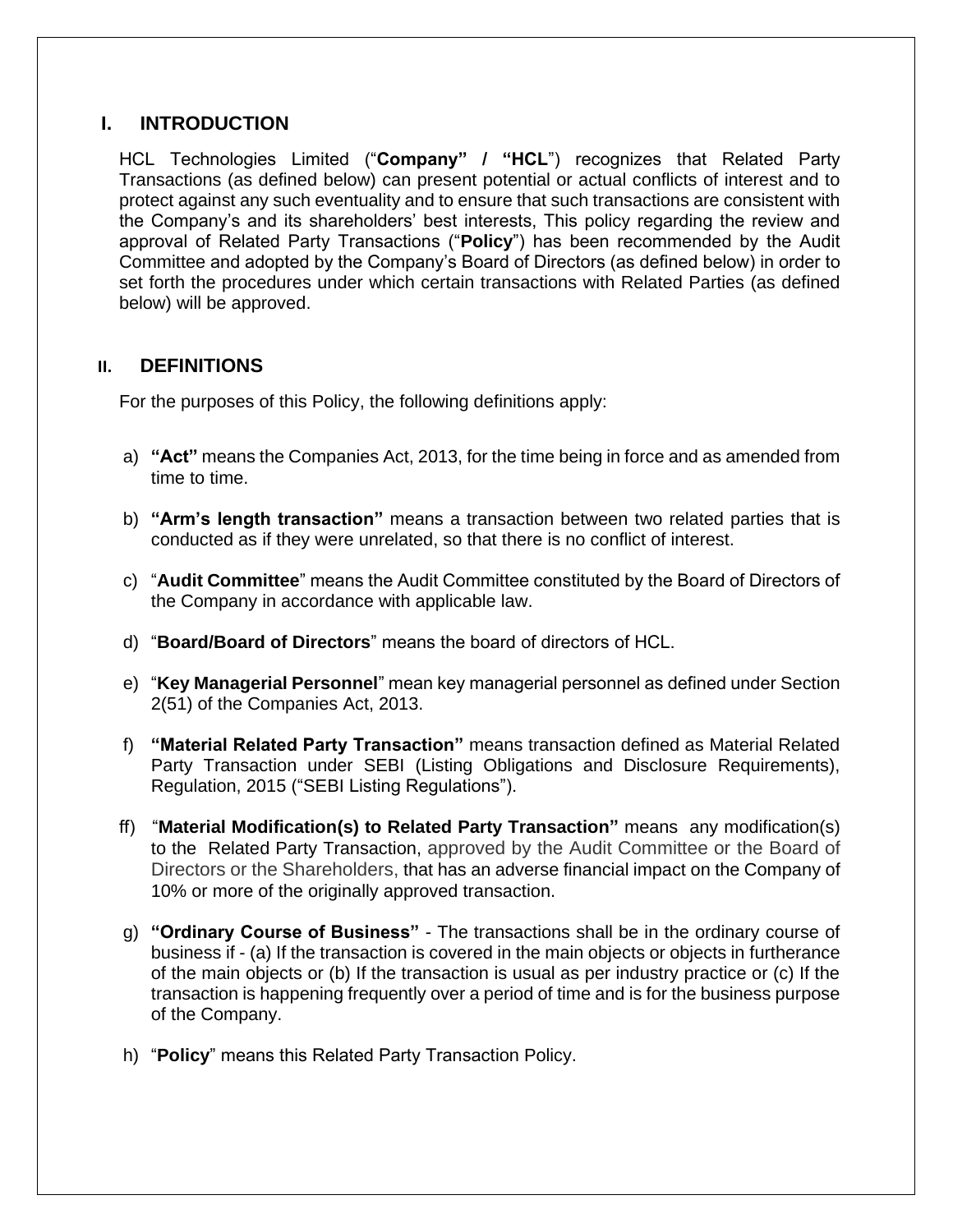- i) **"Related Party" means a related party as** defined under the Companies Act, 2013, rules made thereunder and the SEBI Listing Regulations .
- j) "**Related Party Transaction**" means a transaction envisaged as a related party transaction defined under the Companies Act, 2013 or under the SEBI Listing Regulations.
- k) "**Relative**", means with reference to any person, anyone who is related to another, if—
	- 1. they are members of a Hindu Undivided Family;
	- 2. they are husband and wife; or
	- 3. A person shall be deemed to be the relative of another, if he or she is related to another in the following manner, namely:
		- i. Father including step-father;
		- ii. Mother including step-mother;
		- iii. Son including step-son;
		- iv. Son's wife;
		- v. Daughter;
		- vi. Daughter's husband;
		- vii. Brother including step-brother;
		- viii. Sister including step-sister.
- l) "**Rules**" means Rules made by the Central Government pursuant to the provisions of the Companies Act, 2013, for the time in force and as amended from time to time.

All other words and expressions used but not defined in herein but defined in the Act and the Rules and the SEBI Listing Regulations, as amended from time to time shall have the same meaning as respectively assigned to them in such Act or rules or regulations or any statutory modification or re-enactment thereto, as the case may be.

## **III. PROCESS AND PROCEDURE FOR DEALING WITH RELATED PARTY TRANSACTIONS**

#### **A. Approval of Audit Committee**

- Prior approval of the Audit Committee shall be taken for all related party transactions and subsequent modifications including material modifications, as per the requirements of the Act and the SEBI Listing Regulations.
- The Audit Committee may grant omnibus approval for certain Related Party Transactions subject to the compliance of conditions contained in SEBI Listing Regulations and / or under the Act read with the Rules.
- While granting the omnibus approval, the Committee may prescribe the maximum mark-up to be given to the related parties in transactions involving purchase of goods and services and the minimum mark up to be charged from the related parties involving the sale of goods and services. The Committee may specify the maximum amount for each transaction and for a 12-month period. Where it is not possible to define the nature of the transaction, the Committee may grant approval to the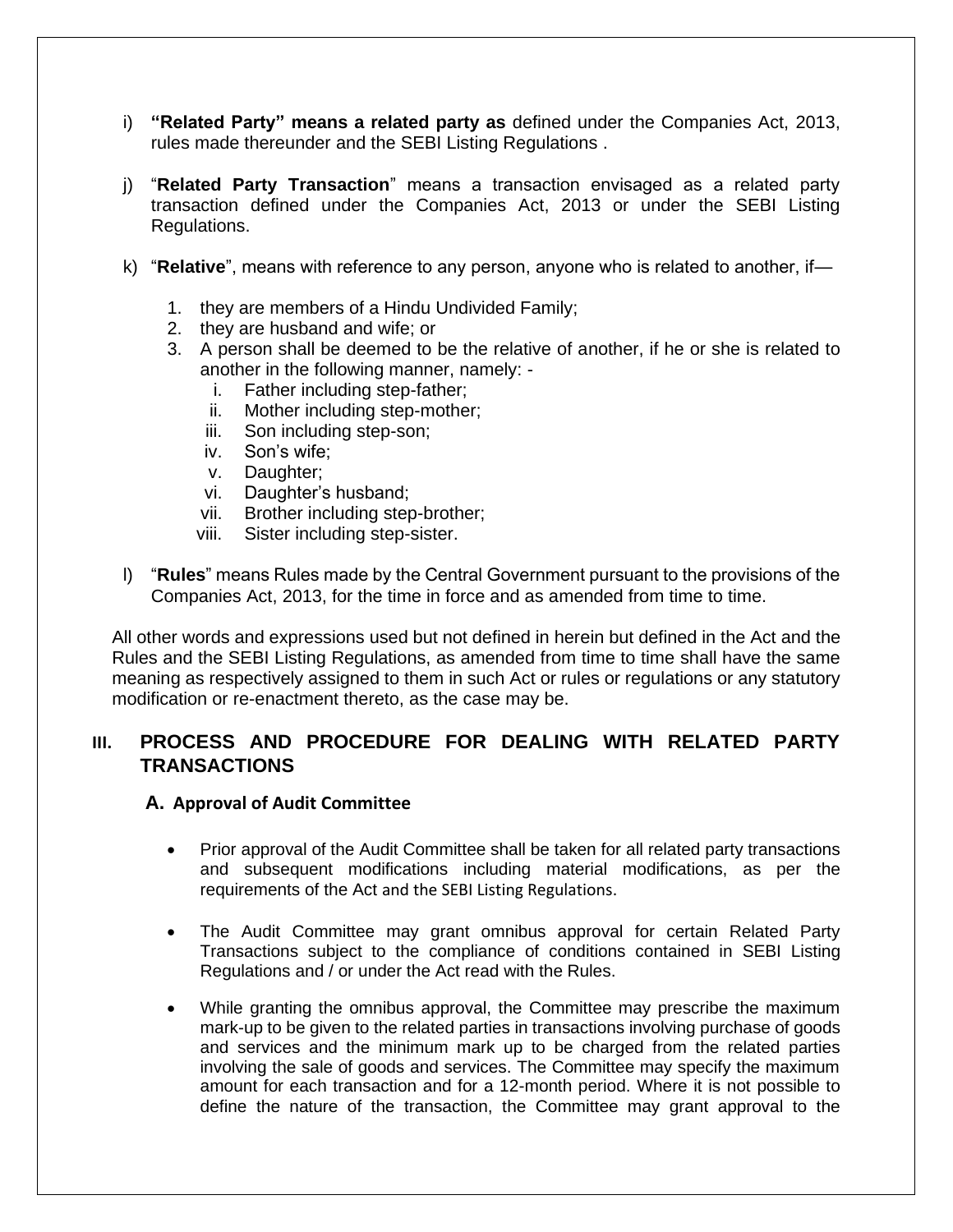management to enter into transactions with related parties up to a certain defined monetary limit together with the validity period for such approval.

The Audit Committee shall review with the management, the annual financial statements and auditors" report thereon before submission to the Board for approval, with particular reference to disclosure of any Related Party Transactions or subsequent modification of the same.

#### **B. Approval of the Board of Directors**

Prior approval of the Board of Directors shall be taken for entering into Related Party Transactions or modifications of the same which are not in the ordinary course of business or not on an arm's length basis or Material Related Party Transaction(s) or its subsequent material modifications, as per the requirements of the Act and the SEBI Listing Regulations. Where any director is interested in any contract or arrangement with a Related Party, such director shall not participate in the meeting during discussions on the subject matter of the resolution relating to such contract or arrangement

#### **C. Approval of Shareholders**

Prior approval of the shareholders shall be taken for entering into Related Party Transactions and/or subsequent material modifications, as per the requirements and limits of the Act and/or the SEBI Listing Regulations. The voting on resolutions pertaining to such transactions shall be in accordance with the provisions of the Act and the SEBI Listing Regulations, as amended, both read with the respective circulars/clarifications or notifications issued in this regard by the Ministry of Corporate Affairs and the SEBI.

If permitted by the Act read with the Rules and the SEBI Listing Regulations, the aforesaid shareholders" approval shall not be required for related party transactions and/or subsequent l modifications including material modifications entered into between the Company and its wholly owned subsidiary and/or also between two wholly owned subsidiaries of the Company, whose accounts are consolidated with the Company and placed before the shareholders at the general meeting for approval.

#### **IV. DISCLOSURES**

The Company shall disclose the particulars of contracts or arrangements entered into with the Related Parties in such form and manner as may be required under the provisions of the Act and the Rules and the SEBI Listing Regulations.

The Company shall disclose this Policy on its website and also a web link thereto shall be provided in its annual report. The Policy shall also be communicated to all operational employees and other concerned persons of the Company.